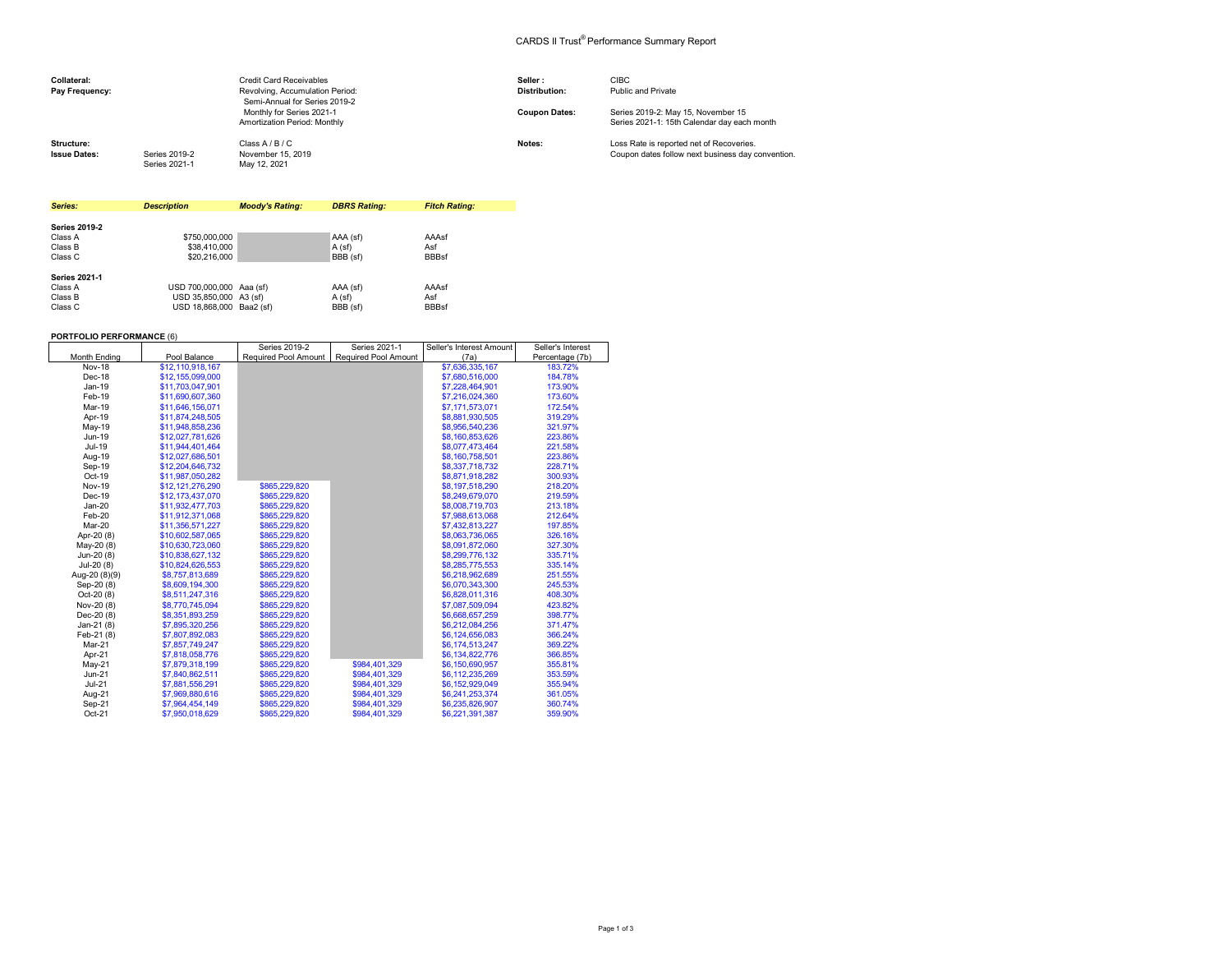|               |                  |               |                 | Series 2019-2   | Series 2021-1   |
|---------------|------------------|---------------|-----------------|-----------------|-----------------|
| Month Ending  | Payment Rate (2) | Loss Rate (3) | Gross Yield (4) | Excess Spread % | Excess Spread % |
| <b>Nov-18</b> | 38.75%           | 3.13%         | 23.31%          |                 |                 |
| Dec-18        | 38.05%           | 3.12%         | 22.03%          |                 |                 |
| Jan-19        | 38.51%           | 2.83%         | 22.17%          |                 |                 |
| Feb-19        | 32.61%           | 3.48%         | 24.57%          |                 |                 |
| Mar-19        | 36.62%           | 3.23%         | 22.04%          |                 |                 |
| Apr-19        | 38.63%           | 3.53%         | 23.33%          |                 |                 |
| May-19        | 40.55%           | 3.14%         | 22.74%          |                 |                 |
| Jun-19        | 36.68%           | 3.66%         | 23.46%          |                 |                 |
| Jul-19        | 42.70%           | 3.13%         | 22.31%          |                 |                 |
| Aug-19        | 38.70%           | 2.92%         | 22.93%          |                 |                 |
| Sep-19        | 38.08%           | 3.18%         | 23.02%          |                 |                 |
| Oct-19        | 41.26%           | 3.46%         | 22.27%          |                 |                 |
| <b>Nov-19</b> | 37.80%           | 3.34%         | 23.33%          | 16.46%          |                 |
| Dec-19        | 42.26%           | 3.01%         | 22.22%          | 15.72%          |                 |
| $Jan-20$      | 38.71%           | 3.07%         | 22.15%          | 15.45%          |                 |
| Feb-20        | 33.92%           | 3.45%         | 23.85%          | 14.95%          |                 |
| Mar-20        | 37.49%           | 3.48%         | 20.57%          | 14.40%          |                 |
| Apr-20 (8)    | 33.74%           | 3.58%         | 19.71%          | 13.36%          |                 |
| May-20 (8)    | 33.56%           | 3.04%         | 20.32%          | 12.67%          |                 |
| Jun-20 (8)    | 39.24%           | 1.34%         | 20.99%          | 13.41%          |                 |
| $Jul-20(8)$   | 41.37%           | 0.77%         | 21.57%          | 14.99%          |                 |
| Aug-20 (8)    | 42.06% (10)      | $-0.01%$      | 21.90%          | 16.47%          |                 |
| Sep-20 (8)    | 45.45%           | 0.11%         | 22.28%          | 17.10%          |                 |
| Oct-20 (8)    | 44.98%           | $-0.07%$      | 21.29%          | 17.30%          |                 |
| Nov-20 (8)    | 45.19%           | 0.22%         | 23.05%          | 17.30%          |                 |
| Dec-20 (8)    | 49.72%           | 0.58%         | 21.72%          | 17.32%          |                 |
| Jan-21 $(8)$  | 42.34%           | 0.32%         | 21.30%          | 17.33%          |                 |
| Feb-21 (8)    | 39.70%           | 3.43%         | 23.86%          | 16.36%          |                 |
| Mar-21        | 50.13%           | 0.88%         | 22.23%          | 16.20%          |                 |
| Apr-21        | 47.51%           | 1.03%         | 23.05%          | 16.23%          |                 |
| May-21        | 48.70%           | 1.11%         | 22.41%          | 16.99%          | 19.13%          |
| $Jun-21$      | 52.20%           | 1.11%         | 24.13%          | 17.31%          | 19.29%          |
| $Jul-21$      | 52.20%           | 0.76%         | 22.76%          | 17.48%          | 19.33%          |
| Aug-21        | 54.14%           | 0.87%         | 23.59%          | 17.99%          | 19.60%          |
| Sep-21        | 50.49%           | 1.12%         | 23.46%          | 17.84%          | 19.46%          |
| Oct-21        | 53.47%           | 0.64%         | 23.37%          | 18.09%          | 19.70%          |

|                     | Series 2019-2   | Series 2021-1   |
|---------------------|-----------------|-----------------|
| <b>Month Ending</b> | Base Rate % (5) | Base Rate % (5) |
| <b>Nov-18</b>       |                 |                 |
| Dec-18              |                 |                 |
| $Jan-19$            |                 |                 |
| Feb-19              |                 |                 |
| Mar-19              |                 |                 |
| Apr-19              |                 |                 |
| May-19              |                 |                 |
| Jun-19              |                 |                 |
| Jul-19              |                 |                 |
| Aug-19              |                 |                 |
| Sep-19              |                 |                 |
| Oct-19              |                 |                 |
| <b>Nov-19</b>       | 2.53%           |                 |
| Dec-19              | 2.53%           |                 |
| $Jan-20$            | 2.57%           |                 |
| Feb-20              | 2.54%           |                 |
| Mar-20              | 2.58%           |                 |
| Apr-20              | 2.53%           |                 |
| May-20              | 2.55%           |                 |
| <b>Jun-20</b>       | 2.50%           |                 |
| <b>Jul-20</b>       | 2.56%           |                 |
| Aug-20              | 2.56%           |                 |
| Sep-20              | 2.50%           |                 |
| Oct-20              | 2.57%           |                 |
| <b>Nov-20</b>       | 2.52%           |                 |
| $Dec-20$            | 2.54%           |                 |
| $Jan-21$            | 2.57%           |                 |
| Feb-21              | 2.57%           |                 |
| Mar-21              | 2.64%           |                 |
| Apr-21              | 2.56%           |                 |
| May-21              | 2.59%           | 1.00%           |
| $Jun-21$            | 2.61%           | 1.05%           |
| <b>Jul-21</b>       | 2.55%           | 0.95%           |
| Aug-21              | 2.59%           | 0.99%           |
| Sep-21              | 2.53%           | 0.93%           |
| $Oct-21$            | 2.61%           | 1.01%           |